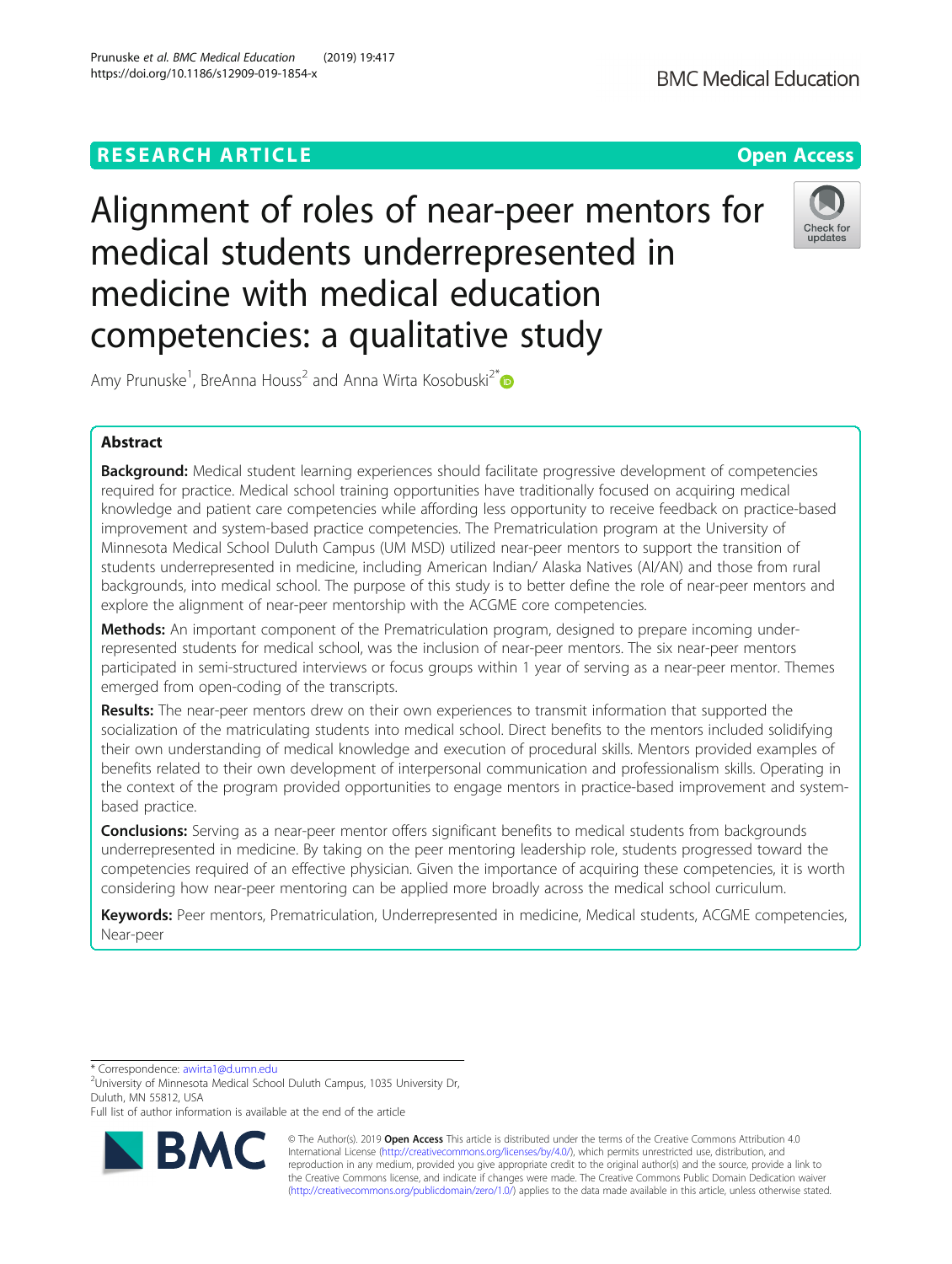# Background

A major purpose of undergraduate medical education is to prepare students for their future duties as physicians. Several recent competency initiatives have tried to link trainee learning outcomes with the needs of patients [\[1](#page-7-0)], as such, the Accreditation Council for Graduate Medical Education (ACGME) in the United States has adopted the following six core competencies [\[2](#page-7-0)]:

- Patient Care and Procedural Skills
- Medical Knowledge
- Interpersonal and Communication Skills
- Practice-Based Learning and Improvement
- Professionalism
- Systems-Based Practice

Practice-based learning, working in teams, and systems-based practices are required in evolving health care delivery systems and undergraduate medical education needs to incorporate relevant learning experiences and assessments to help students achieve these competencies [\[3](#page-7-0)]. Experiential learning and leadership opportunities facilitate development in these areas and can occur in non-clinical settings. For example, students serving as near-peer mentors to more junior medical students may present important learning opportunities to develop these competencies.

Near-peer mentoring creates occasions for growth of mentees and mentors alike [[4\]](#page-7-0). Peer mentors are at comparable stages as mentees, as compared to near-peer mentors (NPMs), who are slightly more advanced [\[5](#page-7-0)]. NPM relationships may be particularly beneficial for students identifying with groups underrepresented in medicine who may feel isolated, lack confidence, and experience higher rates of cultural dissonance [[6](#page-7-0)]. Faculty may benefit from collaborating with underrepresented medical students who bring diverse forms of social and cultural capital into program development and evaluation [[7\]](#page-7-0).

Near-peer mentoring occurs in various forms in medical schools, but has not been well-studied [\[8](#page-7-0)]. Pre-clinical medical students serve as mentors to high school students as part of pipeline programs [[9\]](#page-7-0) or to orient matriculating students to the local environment. As part of the formal curriculum, NPMs serve as tutors for basic science coursework [[10\]](#page-7-0). Mentorship is generally associated with professionalism characteristics such as leadership, responsibility, and guidance. Interaction with mentees can further develop communication skills including active listening and effective transmission of information and expectation, which can be applied towards subsequent professional development and success. NPMs act as advisors, coaches, and mentors for junior students; however, successful relationships hinge on clarity and consensus of roles [\[11](#page-7-0)].

The aim of this study was to explore how serving as an NPM for a Prematriculation program can help 2nd year medical students begin to develop the skills necessary to be successful physicians. The Prematriculation program students and their NPMs were American Indian and Alaskan Native (AI/AN) and rural students, who have been historically underrepresented in medicine. In this study, we sought to better define the role of a NPM and explore the alignment of near-peer mentorship with the ACGME core competencies.

# **Methods**

# Institutional context

The University of Minnesota Medical School Duluth Campus (UM MSD) is a regional campus with a social mission to train physicians who will practice family medicine in rural, Minnesota and/or AI/AN communities and was founded in 1972. UM MSD is a national leader in these areas with a match rate of 40% of graduates in family medicine and over 100 Native American physicians trained [[12\]](#page-7-0). During the time of this study, 60 students were admitted each year to UM MSD, attending basic science courses for 2 years in Duluth and then completing their clinical training at the University of Minnesota Medical School Twin Cities campus.

## Prematriculation program

To support the transition of underrepresented students into medical school, the UM MSD Center of American Indian and Minority Health ran a Prematriculation pro-gram from 2013 to 2017 [[13\]](#page-7-0) for students that had successfully completed their undergraduate baccalaureate degrees and been accepted to medical school. The goal of the 4-week in-person course was to build the students' self-efficacy and promote academic success. As part of the interdisciplinary course, there was an infectious disease theme each week; for example, tuberculosis, around which students engaged in learning activities and were assessed with multiple- choice examinations. Weekly learning activities included a problembased learning case, faculty lectures, clinical skill session, oral presentations on similar cases, and microbiology laboratories. Participants met the underrepresented in medicine criteria set forward by the granting agency Department of Health and Human Services Health Resources and Services Administration (HRSA) [\[14](#page-7-0)] and supplemental funds were provided by the UM MSD Dean's Office to support the inclusion of students who were deemed academically at-risk (undergraduate science GPA below 3.6 and/or MCAT below 27) and had a high interest in practicing rural, family medicine.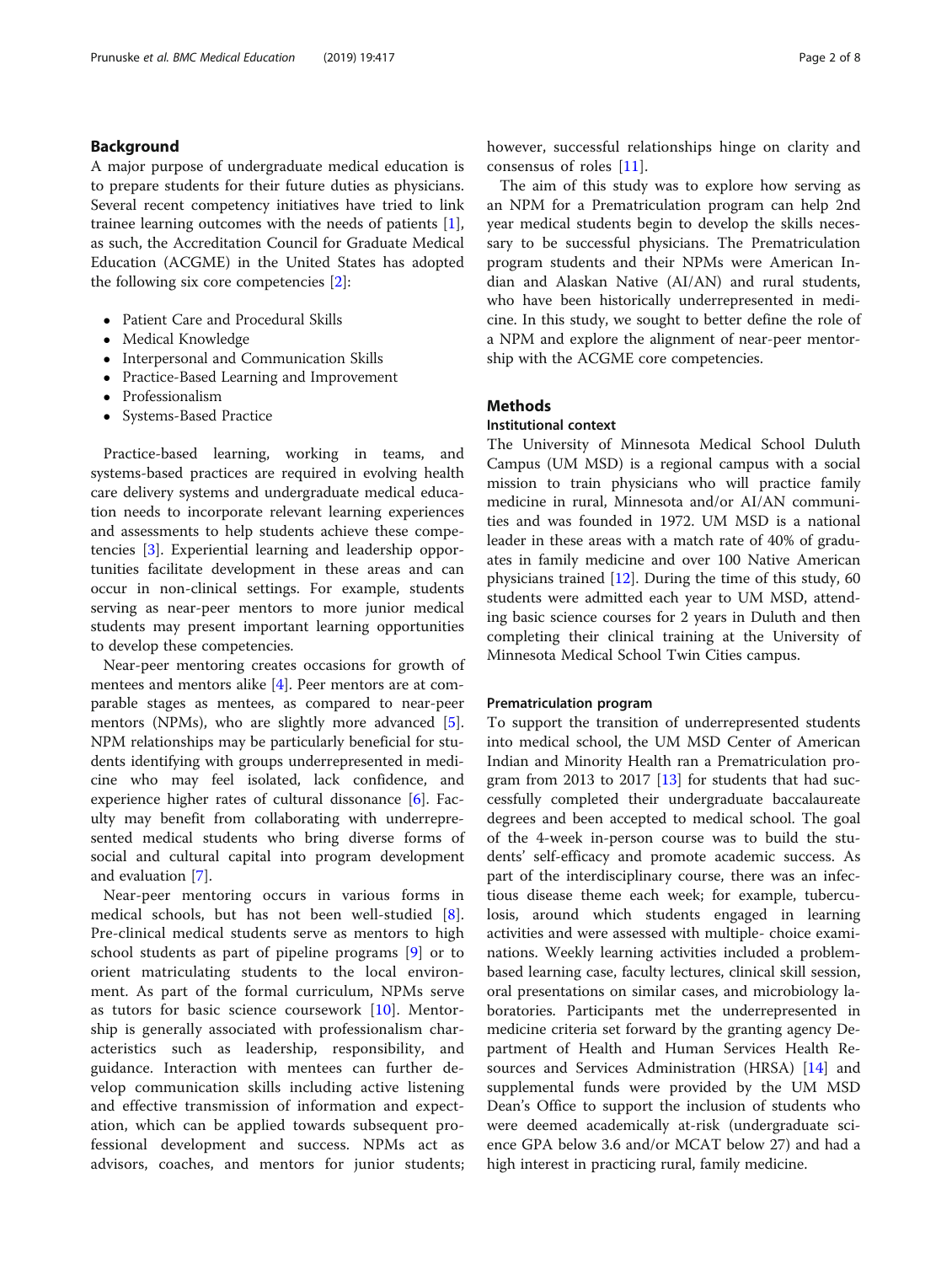Nine NPMs were associated with the program and were selected by the course faculty from the previous year's class based on exceptional interpersonal skills and strong academic performance during the Prematriculation course and their first year of medical school. For each cohort, there were 1–3 mentors and an average of 8 matriculating students, resulting in a ratio of 1 NPM for every 4.5 participants (Table 1). The demographics of the NPMs were 67% female, 78% from out-of-state, and 78% underrepresented minority with most of the underrepresented minorities being AI/AN. These matched the demographics of the Prematriculation program students, but are meaningfully different from the entire matriculating class, which included only 11% underrepresented minority and 13% from out-of-state.

The Prematriculation course occurred during the summer when the NPMs had no other academic commitments. NPMs were paid an hourly salary and were expected to attend the Prematriculation course sessions, support Prematriculation students, lead discussion sessions to prepare for the examinations, and write exam questions. They assisted course faculty with program planning, making quality improvement suggestions and envisioning new learning experiences. During the summer, NPMs met regularly with the course faculty to discuss student challenges, provide feedback, and suggest course improvements.

# Qualitative methods

Multiple measures were taken to ensure trustworthiness, validity, and rigor in the qualitative data analysis [[15](#page-7-0)– [17\]](#page-7-0). NPMs were interviewed 6 months after the end of the Prematriculation program, which was midway through their second year in medical school, by a trained qualitative research assistant not involved in the medical school curriculum or the Prematriculation program. In years when there was more than one NPM, focus groups were conducted to allow the mentors to build on each other's opinions and experiences. All 6 NPMs from 2014 to 2016 were invited and chose to participate in an inperson interview or focus group to discuss their experience. The course faculty developed the focus group and interview script found in Additional file [1](#page-6-0). The interviews were held in the medical school and the duration of the discussion was 60 min. NPM participants were provided a meal and sessions were digitally recorded and transcribed with the removal of any identifying information.

The theoretic framework included a grounded approach to generate ideas about NPM from the data followed by a thematic content analysis [[15\]](#page-7-0). The transcripts were reviewed independently by the course director (AWK) and a faculty member (AP) each year and by the third year, saturation of themes had been achieved. The research team comprised of AWK, AP, and a medical student (BH) immersed ourselves in the data to create and revise codes [\[17](#page-7-0)]. BH was a previous program participant and NPM in the program the year after saturation was achieved; this distinct background brought with it the ability to provide additional student insight and rigor to the coding. Transcripts were repeatedly read and codes were revised and clustered by team members after discussion. Code tables were generated and the team consulted the literature to generate themes and explanatory models. NPM codes were cross-checked with codes previously identified from the program participants [\[13](#page-7-0)]. The transcripts were subsequently reviewed by the coding team to ensure that codes matched and accurately reflected the intent of the participants' responses. To ensure privacy, NPMs were randomly assigned identities (indicated by NPM1, NPM2...) to differentiate individual comments. As a final step, the formulated theories were compared to existing frameworks including the ACGME competencies.

### Results

### The role of the near-peer mentor

We sought to use feedback from the near-peer mentors to clarify their role in the Prematriculation program. There is a continuum of guidance including mentors, coaches, and advisors, encountered in medical school. An advisor might use words like "you should", a coach might ask "What could you do?", and a mentor shares "in my experience, this has worked." [[18](#page-7-0)] Based on our interviews, NPMs indicated they offered value as mentors drawing on their previous experience and insight

**Table 1** Demographics of Prematriculation Program Mentors and Students

| Year      |    |     |     |            | Number of Mentees Number of Mentors Ratio Mentees: Mentors Female mentor(s) Under-represented Minority mentor(s) | Out-of-state<br>mentor(s) |
|-----------|----|-----|-----|------------|------------------------------------------------------------------------------------------------------------------|---------------------------|
| 2013      | 6  |     | 6   | $1(100\%)$ | $(100\%)$                                                                                                        | $1(100\%)$                |
| 2014      |    |     |     | $1(100\%)$ | $(100\%)$                                                                                                        | 1 (100%)                  |
| 2015      | 13 |     | 4.3 | 2(66%)     | 2(66%)                                                                                                           | 2(66%)                    |
| 2016      | 9  |     | 4.5 | 1(50%)     | $(50\%)$                                                                                                         | 1(50%)                    |
| 2017      | 9  |     | 4.5 | 1(50%)     | 2 (100%)                                                                                                         | 2 (100%)                  |
| Average 8 |    | . 8 | 4.5 | 1.2(67%)   | .4 (78%)                                                                                                         | 1.4 (78%)                 |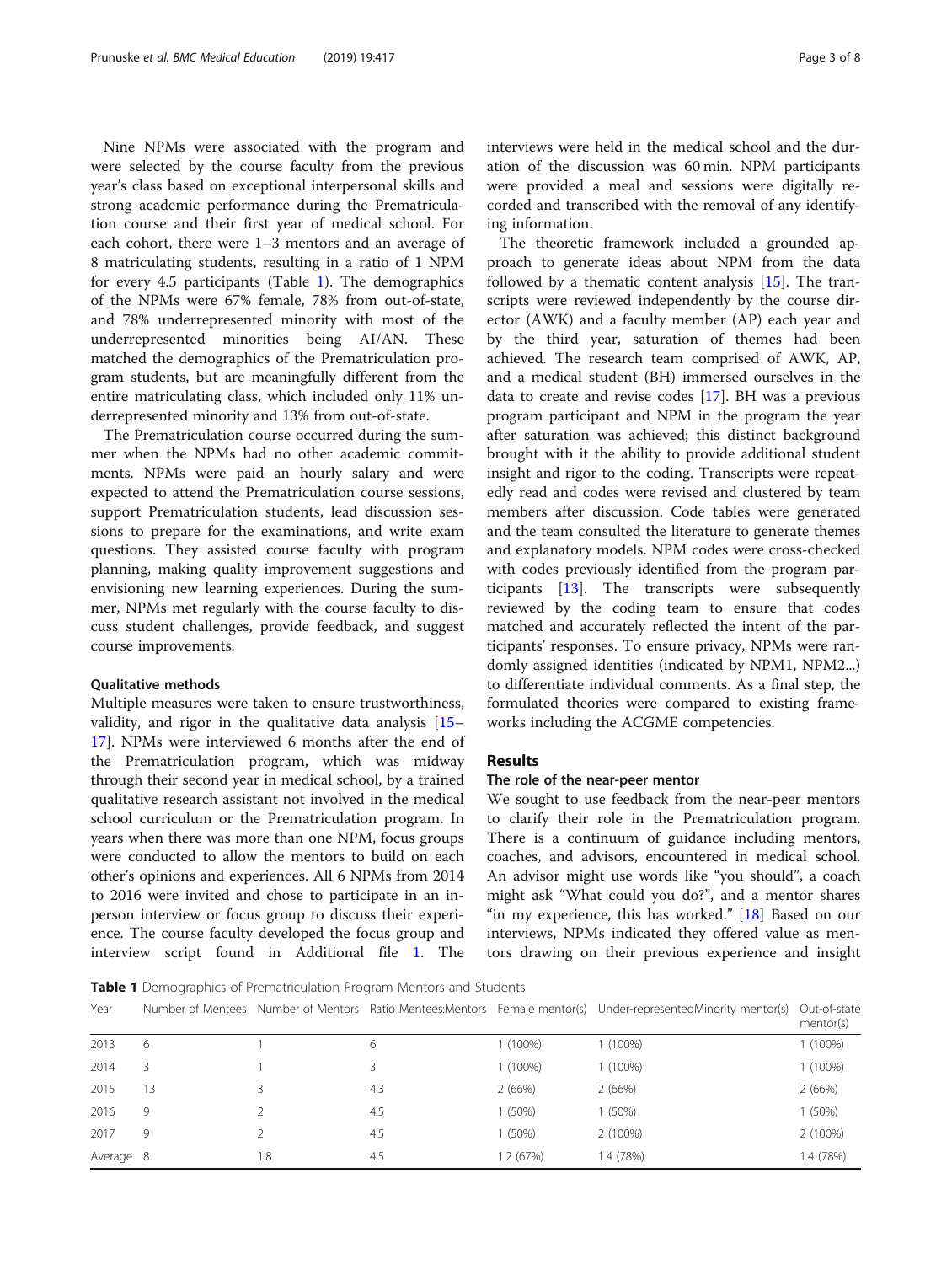into the students' concerns in contrast to course faculty who were described as serving in more of an advisory role with greater understanding of the school and disciplinary-based knowledge (Table 2).

The NPMs described their role as being beneficial to the Prematriculation participants in a number of important ways; these included 1) emotional/personal support; 2) academic support; and 3) 'insider view' of medical school experience. Only a year prior, the NPMs had been in the shoes of the new students: processing the realization of entering medical school, grappling with adaptation to a new location, lifestyle and medical school environment while asking themselves if they could succeed. Having lived the experience, the NPMs empathized with the new students, ("you remember what it feels like to go through that and to make that transition" (NPM 6) and were able to translate this to strategies to meet the participants' needs, i.e., make school "seem less intimidating...that was my goal, to make it seem like it's doable" (NPM 2). NPMs noted that the small cohorts and opportunities for frequent interaction strengthened the mentoring relationship. Informal mentoring was emphasized including social opportunities and continuing support during the first year of medical school. Thus, a critical role of the NPMs was to provide engaged empathic support sensitive to the unique needs of the program participants; similar sentiments were emphasized previously from focus groups with the program participants [[13](#page-7-0)].

## Core competencies

In addition to the benefits the NPMs provided to the matriculating students, the NPMs found the experience to be beneficial to their own skill development. The NPMs found that the program helped them to consolidate their patient care and medical knowledge, reinforced their commitment to rural and AI/AN health, and contributed to communication and professionalism skills. These themes highlight the development of the ACGME competencies (Table [3](#page-4-0)).

# Patient care and procedural skills

Patient care is the foundation of medicine and NPMs will often be expected in their careers to be empathetic

educators. Broader trends in medical education have included incorporating more clinical exposure earlier in the curriculum [[20\]](#page-7-0). The initial Prematriculation curriculum had no hands-on clinical teaching sessions, but did include clinically oriented problem-based learning cases. This changed after the third year when the NPMs wanted to develop sessions on history taking and basic procedural skills, like suturing, to give the matriculants early exposure to clinical skills. The NPMs benefited by reviewing their own learning and by serving in a supervisory role, which is an important component of the patient care competency. NPM 6 noted:

"… with doing more skills sessions; I think that was a big thing. I know when we did the suturing session, … I had only sutured once before so I walked into this and, I'm like, we're teaching this now … like, what have you got … because you have to teach them. … So that's something that you think back on and we try and reflect on what we thought was important from the skills."

The Prematriculation program offered a low-stakes environment to begin this role modeling since additional training would be provided to the matriculating students before these skills would be performed on patients.

The NPMs strived to bring compassion to the participants' transition since they desired "to ease that uncomfortableness that some students have" (NPM 6)." The NPMs also have a valuable role to play in promoting self-care in medical school and sharing with the students beneficial study and coping strategies, e.g., emphasizing the need for enough sleep and finding opportunities to destress. Patient care is the foundation of medicine and mentors can be key to building the clinical skills and empathy necessary to be successful in medicine.

#### Medical knowledge

NPMs are often ideally suited to aid in educating junior students in medical knowledge being acutely aware of how they struggled to learn the material. A major theme identified from the NPMs was that serving in the teacher role enabled them to consolidate their medical knowledge.

**Table 2** Contrasting Roles for Near-Peer Mentors and Faculty Advisors in Prematriculation Program

|                              | Near-peer mentor                                                                                                                                             | Faculty advisor                                                                                                                                             |  |
|------------------------------|--------------------------------------------------------------------------------------------------------------------------------------------------------------|-------------------------------------------------------------------------------------------------------------------------------------------------------------|--|
| Focus                        | Socialization into medical school. Led discussions with the learners to transmit<br>information based on own recent experience and provide emotional support | Taught specific sessions during the course and played<br>organizational and evaluative role                                                                 |  |
| Expert                       | In experience and expectations of a first year medical student                                                                                               | In disciplines and medical education                                                                                                                        |  |
| Types of<br>interactions     | Repeated informal interchanges including beyond program to discuss study<br>strategies and activities outside of school                                      | Conducted course sessions with targeted learning<br>objectives and activities                                                                               |  |
| <b>Illustrative</b><br>Ouote | "Helps the students along and makes them feel supported, like they can<br>contact me anytime if they need anything" (NPM 4)                                  | "Some of the faculty were like PhDs or have never<br>gone to medical school, or they went to medical<br>school but it was like 20 or 30 years ago." (NPM 4) |  |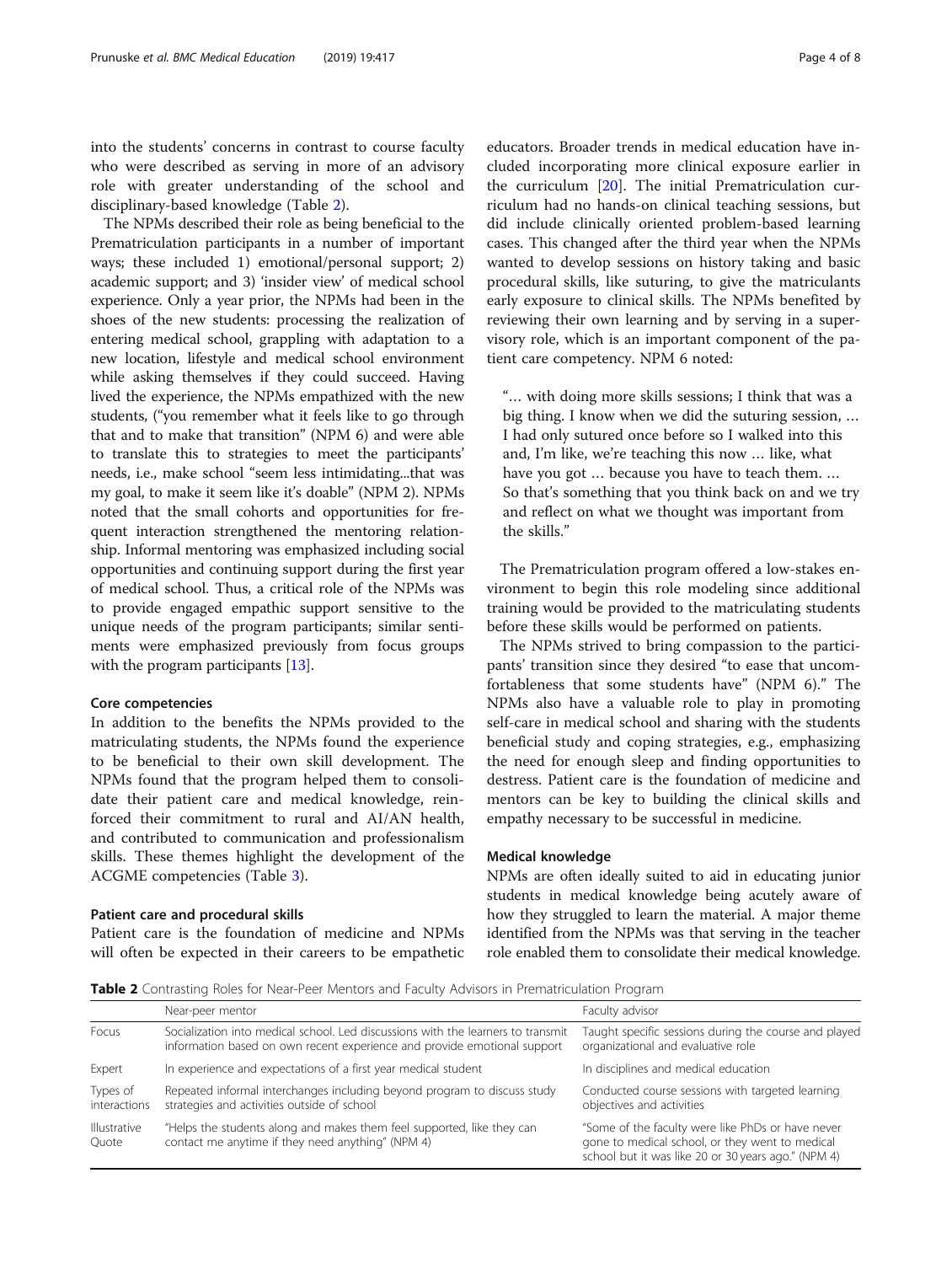<span id="page-4-0"></span>

|  | Table 3 NPM Roles and Prematriculation Program Examples by ACGME Competency |  |
|--|-----------------------------------------------------------------------------|--|
|  |                                                                             |  |

| Competency                                       | <b>Definition</b>                                                                                                                                                                                            | Near-peer mentor roles                                                                                                                                                            |  |
|--------------------------------------------------|--------------------------------------------------------------------------------------------------------------------------------------------------------------------------------------------------------------|-----------------------------------------------------------------------------------------------------------------------------------------------------------------------------------|--|
| Patient Care and Procedural Skills               | Provide patient care that is compassionate, appropriate,<br>and effective for the treatment of health problems and<br>the promotion of health.                                                               | Teach and supervise clinical skills.<br>Assist near-peers with transitions in a compassion<br>ate manner.                                                                         |  |
| Medical Knowledge                                | Demonstrate knowledge about established and evolving<br>biomedical, clinical, and cognate (e.g. epidemiological<br>and social-behavioral) sciences and the application of<br>this knowledge to patient care. | Explain, organize, and assess medical knowledge.<br>Share evidence-based resources                                                                                                |  |
| Practice-Based Learning and<br>Improvement       | Investigate and evaluate their patient care practices,<br>appraise and assimilate scientific evidence, and<br>improve their patient care practices.                                                          | Reflect and improve on own training experiences.<br>Review outcome data and participate in scholarly<br>activities.                                                               |  |
| Interpersonal and Communication<br><b>Skills</b> | Demonstrate interpersonal and communication<br>skills that result in effective information exchange<br>and teaming with patients, patients' families,<br>and professional associates.                        | Demonstrate effective communication with program<br>participants, co- near peer mentors, and course<br>faculty.                                                                   |  |
| Professionalism                                  | Demonstrate a commitment to carrying out<br>professional responsibilities, adherence to<br>ethical principles, and sensitivity to a diverse<br>patient population.                                           | Demonstrate professional conduct and<br>accountability<br>Positive response to constructive criticism.                                                                            |  |
| Systems-Based Practice                           | Demonstrate an awareness of and responsiveness<br>to the larger context and system of health care<br>and the ability to effectively call on system<br>resources to provide care that is of optimal value.    | Understand institutional mission and its relationship<br>to the community's health care needs.<br>Utilize system resources and work in teams to<br>advocate for optimal outcomes. |  |

The definition column includes description from the 1999 approved language for the ACGME Competencies [[19\]](#page-7-0). The roles column describes knowledge, skills, and attitudes tied to a competency that can relate to near-peer mentors

The NPMs ran review sessions and wrote clinicallyrelevant exam questions. "When you teach it, when you create questions, you realize what the high-yield stuff is, what is testable. It helps you develop those skills, which helped me now studying for tests." (NPM 3). The program helped both the NPMs and participants to better understand the material and to think through its clinical applicability. The NPMs suggested study activities to "make sure they understand it and not just memorize things and not knowing what it is." (NPM 4).

The NPMs also felt an important responsibility in helping the participants to identify internal and external resources to access reliable information. "It's nice having somebody that has already been through it that is able to tell you, like, okay this is what these people look for; this is where you can do this, this, and this." (NPM 5). NPMs' enthusiasm and organizational experience assisted in the assimilation and application of the large volume of medical knowledge encountered in medical school.

# Practice-based learning and improvement

The NPMs for the Prematriculation program were afforded a valuable opportunity to engage in selfreflection and quality improvement around medical education following their first year of medical school. "Things just like stepping up into the leadership role, is different than being a student sitting through it again. You kind of had more experience and you get to reflect more on your experience of when we did in the Pre-Mat course because it's kind of like they're going through, you reflect more to give them advice." (NPM 6). The NPMs self-directed their own goals for the summer, identifying sessions and materials they wanted to teach the program participants and worked with the faculty to identify evidence-based resources.

One of the NPMs became part of the research team, which provided insight into the value of the mentoring experience. This NPM reviewed program outcomes, appraised medical education literature, and assisted with the analysis and interpretation of the transcripts. Being involved with the Prematriculation program raised her awareness of the medical competencies, but by going a step further and becoming involved with the analysis of the peer mentor program, she solidified her understanding of these competencies and further developed her ability to communicate her and her peers' experiences. She also felt inspired by the hope that these findings might contribute to advocacy for and empowerment of students at other institutions who are underrepresented in medicine. The Prematriculation program was a unique opportunity for the NPMs to engage in practicebased improvement reflecting on their own experience in the Prematriculation program and contributing student perspective into the evaluation of the program.

#### Interpersonal and communication skills

In the context of the Prematriculation program, NPMs needed to be able to demonstrate effective communication with program participants, course faculty, and co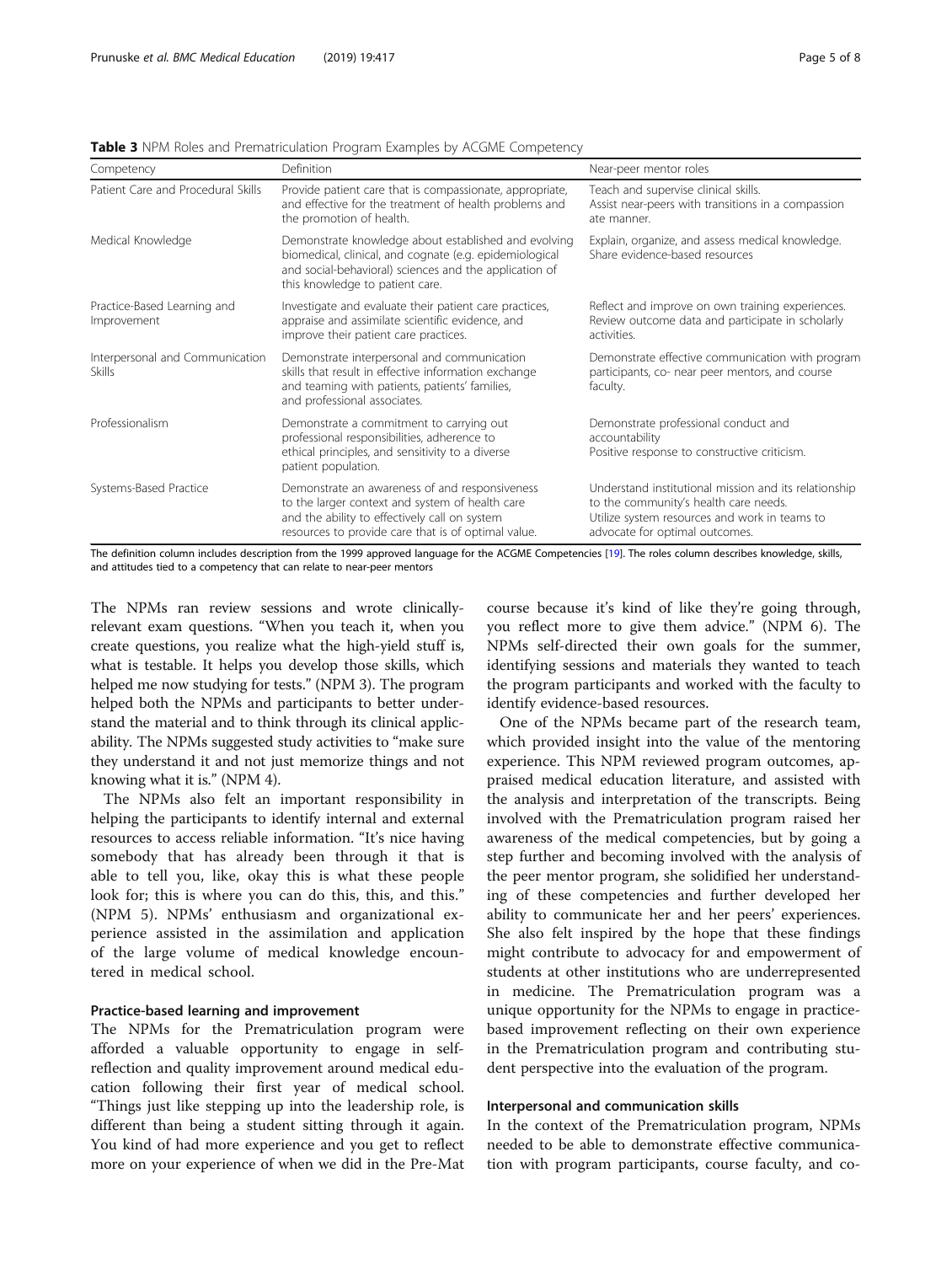NPMs. The NPMs occasionally had personal commitments that required them to rely on and coordinate coverage of program duties with their co-NPMs and the faculty. NPMs valued feeling part of a team and "being able to collaborate with some of the professors" (NPM5) and learning to recognize when they needed to initiate discussions or share information with other team members.

The NPMs needed to establish trust with the Prematriculation students, to be open to hearing their needs, and to act as a bridge to facilitate communication between the students and the faculty.

"I knew like as a student sometimes it's scary to ask a professor, so I had a few times where the students would ask me the question like: "Why did I get this wrong?" And I would try to explain it to them, and if I couldn't, then we could bring it to the professor. That kind of helped ease that uncomfortableness that some students have about just approaching a professor" (NPM6).

The students needed to maintain an open dialogue using nonverbal and verbal techniques, similar to those that they will use with patients, to work with the participants to clarify their understanding of the situation. The students were often from very different backgrounds and the NPMs needed to understand their unique challenges and make sure the students felt welcome.

# Professionalism

The NPM position required fast and consistent turnaround on task completion such as compilation of feedback for each student, organizing weekly programmatic activities, and preparing for clinical training instruction. Management of this workload called for NPMs who were responsible and committed, as noted by the NPMs themselves the role required someone who is "reliable" (NPM 4), "is driven to be there for the students" (NPM 5) and "motivated to help the students learn" (NPM 6). Professionalism also calls for placing the needs of a diverse set of others above self, "it felt really good to just be there and help them out … I just wanted to make it as easy and seamless as possible transition for them" (NPM 6). Being a peer-mentor specifically and coming back to assist with the program came from a sense of responsibility to give back to the program.

The NPMs also recognized the responsibility involved in learning to humanely respond to criticism from participants and using feedback as an opportunity for growth.

"So there was little things like that that you kind of just accepted being a leader, and professors are being criticized all the time and they kind of just have to deal with it so you learn little things like that when you're actually placed in front of the students." (NPM 6).

Finally, NPMs needed to maintain participant privacy and confidentiality while also being self-aware of their

own limitations. The NPMs successfully upheld this expectation. The program faculty observed this and agreed that this experience supported NPMs in their professional development as future physicians when they will be accountable not only to patients but also to their peers and colleagues.

# Systems-based practice

Medical students should have an understanding of how medical school outcomes relate to the community's health care needs. Serving as a NPM to other students interested in serving rural and AI/AN communities, helped to reinforce the students' commitment to addressing these needs.

"It was fun to be with a bunch of students who share a common interest in Native health or their Native identity. And, it reinforced my desire to go into medicine, work amongst Native populations, and it's just neat to connect with them, even as a mentor or as a peer." (NPM3).

Another component of system-based thinking is being able to effectively call on system resources. NPMs felt their insider knowledge helped them to advocate for the participants' needs. "I made a recommendation last year to have the exams or quizzes on Fridays because in Foundations you have them on Fridays." (NPM 4). Discussions with the course faculty allowed for NPM engagement in system-based thinking and brought the perspectives of students underrepresented in medicine into the system when discussing challenges, adding valuable feedback into the system. The NPMs were able to learn more about the larger system of medical education while supporting the success of students that have been traditionally underrepresented.

# **Discussion**

NPMs draw on their own recent experiences to provide guidance to support peer success. As this study suggests, the notion of employing near-peer mentorship as a framework toward proficiency in the ACGME competencies places a compelling spin on the potential uses of NPMs. The positive outcomes for the mentees [[13\]](#page-7-0) and as shown here mentors, all of whom were from groups underrepresented in medicine, suggests double the impact. Even though direct patient care was absent from the program, we can still view the program experiences as a catalyst for development of physician professional competencies.

The Prematriculation program model presented here provided a structure that enabled NPMs to move through a process that nurtured skills needed for future mastery of professional competencies. As with a patient experiencing unfamiliar symptoms we previously discussed a number of uncertainties and anxieties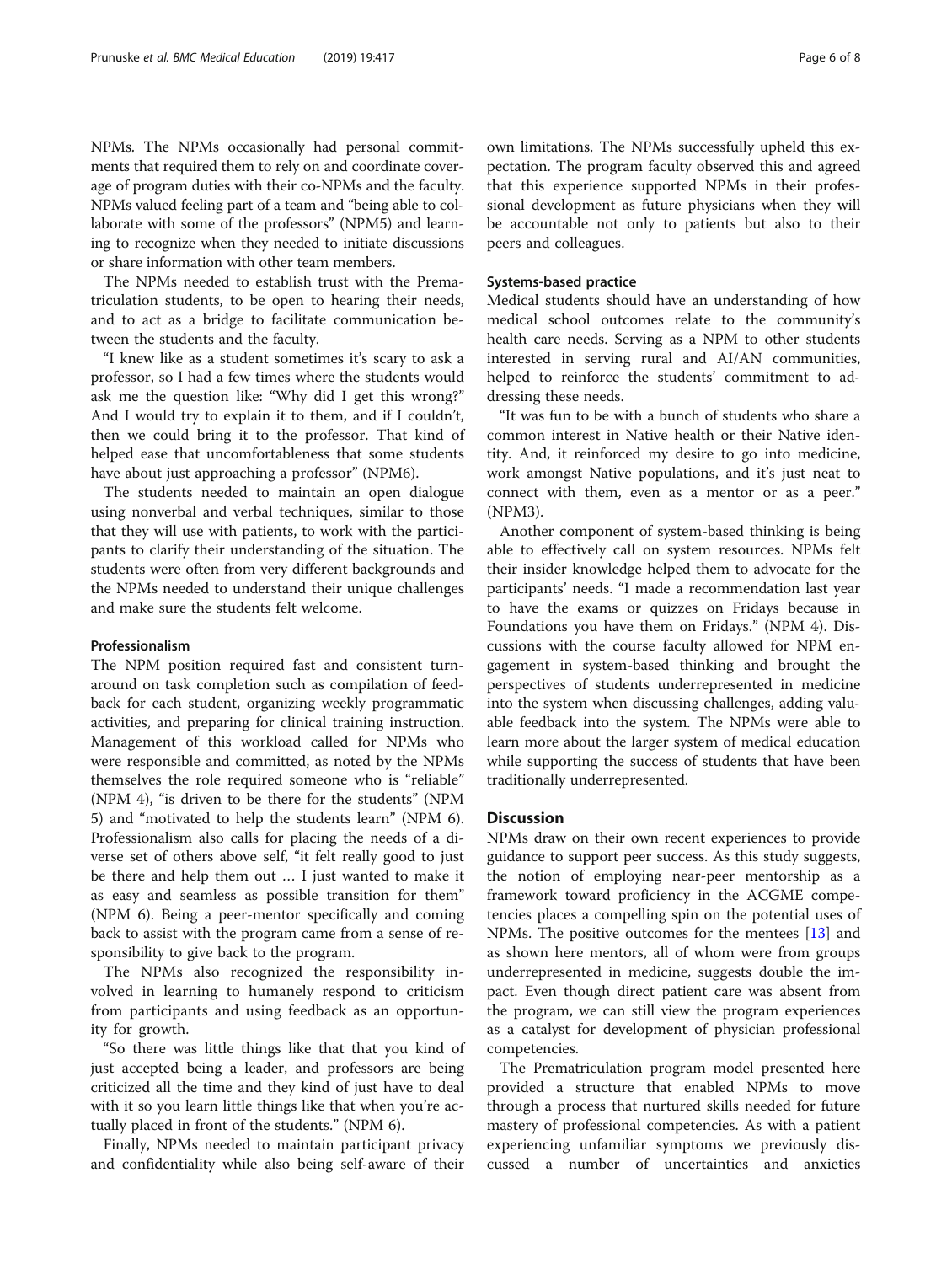<span id="page-6-0"></span>experienced by incoming medical students, the mentees of the NPMs [[13\]](#page-7-0). This qualitative research study revealed that, in response, the NPMs had moved through a process of assessing, formulating and implementing a course of action. NPMs also had to provide ongoing follow up to ensure the maintenance and alleviation of those concerns. Employing a grounded theory approach revealed key practical insights relevant to the experience of NPMs, such as importance of interaction skills, empathy, and personal insight, utilizing program and institutional resources, and excellence in collaboration and teamwork with other NPMs and faculty. Additionally, the interview and focus group data illustrate NPMs' understanding and reflection as to what they, as peer mentors, had the capacity to handle and when it needed to be referred out to those with different level of expertise, the faculty. The outcome of this process then moves the mentor through stages much like Miller's Pyramid [\[21](#page-7-0)], from one who knows and knows how as a first year student, to one shows as a NPM and has begun to successfully progress to one who does.

There could be a concern that the NPMs might emphasize less than ideal habits in the matriculating students, but this was not our experience. Based on faculty observation, the NPMs showed consistent maturity in their advice and growing awareness of their own limitations. Others have also reported that NPMs are as effective and are often better received than more formal tutors [\[22](#page-7-0)]. NPMs did not receive formal training for their roles having been previous participants in the program and their quality performance did not warrant it. The faculty worked closely with the NPMs and met weekly to provide feedback to support mentor self-efficacy.

The NPMs indicated that receiving formalized written feedback would have been useful toward their development and this study helps to identify the competencies and activities that can be used for providing this feedback. A next step in building the 6 competencies into mentoring experiences would be to give near-peer mentors individualized feedback that incorporates direct observation, participant feedback, and opportunities for individual goal setting to build in self-directed learning [\[23\]](#page-7-0). The competencies should be discussed with trainees since they are an important part of residency and students would benefit from training that allows them and colleagues to actively monitor their development.

A study limitation is that the NPMs were from a single institution with a specific mission to train students from groups underrepresented in medicine. It is important to recognize; however, that the small cohort of underrepresented students here are AI/AN. As such, they are in reality an overrepresentation of AI/AN medical students who represent only 0.22% of medical students

nationwide making the group a substantial cohort [\[24](#page-7-0)]. Nonetheless, the research team also acknowledges that having standardized metrics and milestones on nearpeer mentoring would facilitate cross-institutional research and enhance generalizability. The implications of our research are important for supporting the success of students from groups underrepresented in medicine and research from other fields supports the ideas that NPMs directly contribute to the ability of students to persist through academic adversity [\[25](#page-7-0)].

# Conclusions

We strongly encourage schools to consider the development of near-peer mentoring opportunities. A robust experience will facilitate opportunities to initiate building foundational skills and development in the 6 competencies by promoting self-efficacy. Providing medical students with these types of experiences is paramount to easing transitions in medical school for students underrepresented in medicine. Furthermore, teaching and providing feedback are underappreciated skills that are an increasing expectation for residents that the near-peer mentoring experience helps to develop.

#### Supplementary information

Supplementary information accompanies this paper at [https://doi.org/10.](https://doi.org/10.1186/s12909-019-1854-x) [1186/s12909-019-1854-x](https://doi.org/10.1186/s12909-019-1854-x).

Additional file 1. Peer Mentor Interview Script

#### Abbreviations

ACGME: Accreditation Council for Graduate Medical Education; AI/ AN: American Indian/Alaska Native; GPA: Grade Point Average; HRSA: Health and Human Services Health Resources and Services Administration; IRB: Institutional Review Board; MCAT: Medical College Admission Test; NPM: Near-peer mentor; UM MSD: University of Minnesota Medical School Duluth Campus; UM MSTC: University of Minnesota Medical School Twin Cities

#### Acknowledgements

Andrew Skildum, Kevin Diebel and Kendra Nordgren served as course faculty and supported the peer mentors in the program. Abbie Whitney and Melissa DeVerney helped to conduct peer mentor interviews. Jacob Prunuske provided insightful review of the manuscript.

#### Authors' contributions

AP and AWK conceptualized the study topic and design and coordinated and oversaw the data collection process. AWK, BH and AP contributed to analysis of data and to drafting and revision of manuscript. AWK, BH and AP approved the final version of this manuscript.

#### Funding

An award from the UM MSD Biomedical Science Department Native American Mentoring Program provided support for BH. The Dean's office and Department of Health and Human Services HRSA provided financial support for the program and its evaluation.

#### Availability of data and materials

To ensure participant privacy, project data is not available publicly.